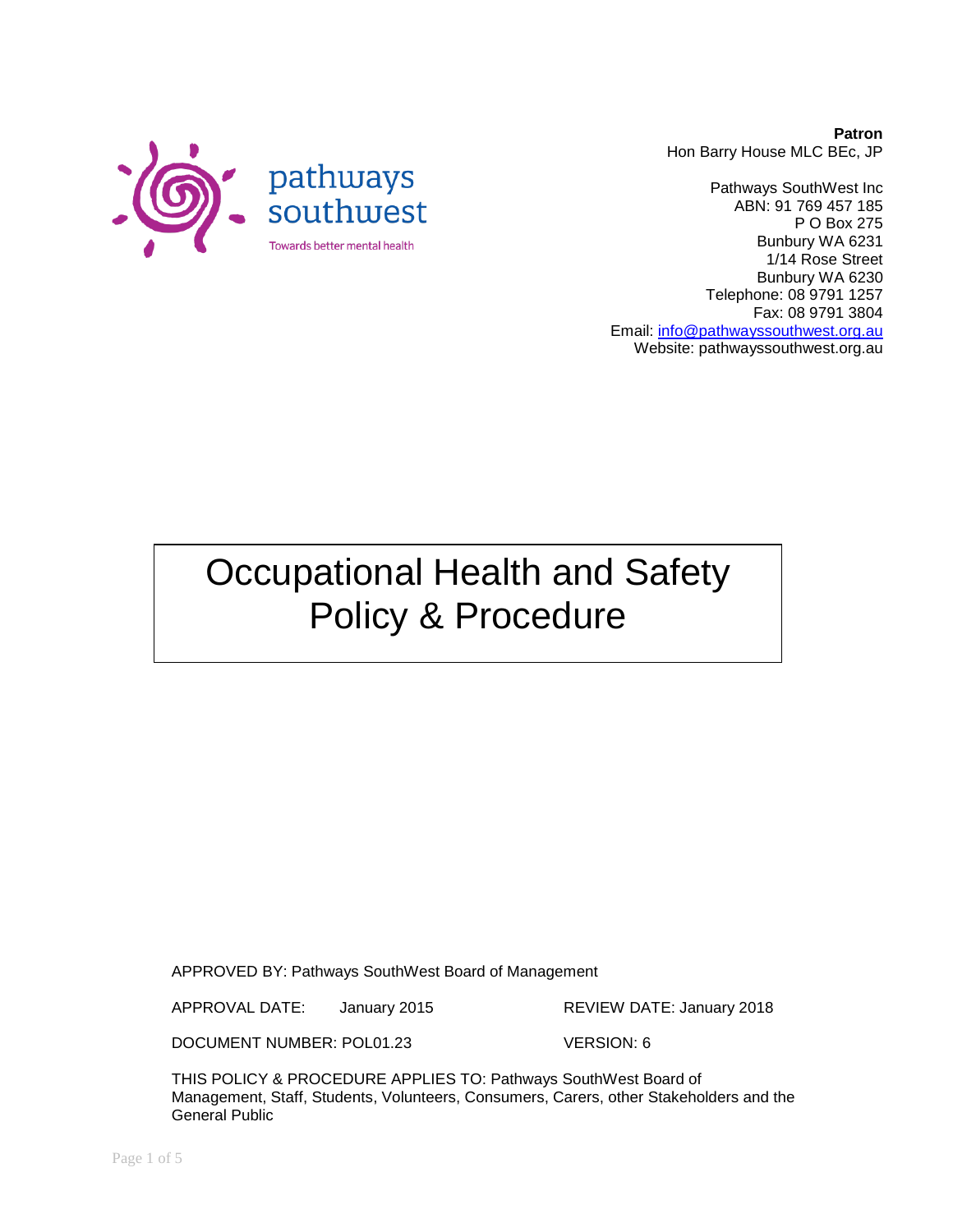# **Occupational Health and Safety**

## **Policy & Procedure**

#### **Policy**

Occupational Health and Safety is everybody's business and responsibility. Through this policy Pathways SouthWest (Pathways) recognises its moral and legal responsibilities to provide a safe and healthy work environment for its employees, volunteers, contractors and service user's. Pathways further endeavours to ensure that their operations do not place the wider community at risk of injury or illness.

### **Procedure**

Pathways SouthWest is committed to:

- Risk management activities will be undertaken to adequately manage risks to persons in the work environment, including review of changes to work methods and practices;
- Compliance with all relevant legislation standards, will be monitored and other requirements to which the organisation subscribes;
- Through following standard operating procedures, it will be ensured that all plant, equipment and substances are safe and without risk to health;
- Safe systems of work, the work premises and the work environment, including systems emergency response systems will be developed and maintained;
- Provide adequate facilities to protect the welfare of all those in the work environment;
- Provide appropriate OH&S training to all those in the work environment;
- Provide information and supervision for all those in the work environment; enabling them to work and study in a safe and healthy manner;
- Consult with all those in the work environment; to enhance the effectiveness of the OH&S Management System;
- Provide adequate resources to facilitate the fulfilment of the organisation's OH&S responsibilities;
- Regularly review and evaluate Health and Safety Management systems, including audits and workplace inspections;

If required by State Legislation, Pathways SouthWest will establish and maintain an Occupational Health and Safety Committee.

#### **Responsibilities**

The Chief Executive Officer (CEO) as the responsible officer will be accountable for providing a healthy and safe workplace, ensuring adequate resources are provided to meet the health and safety objectives and implement supporting strategies. In particular the CEO will ensure: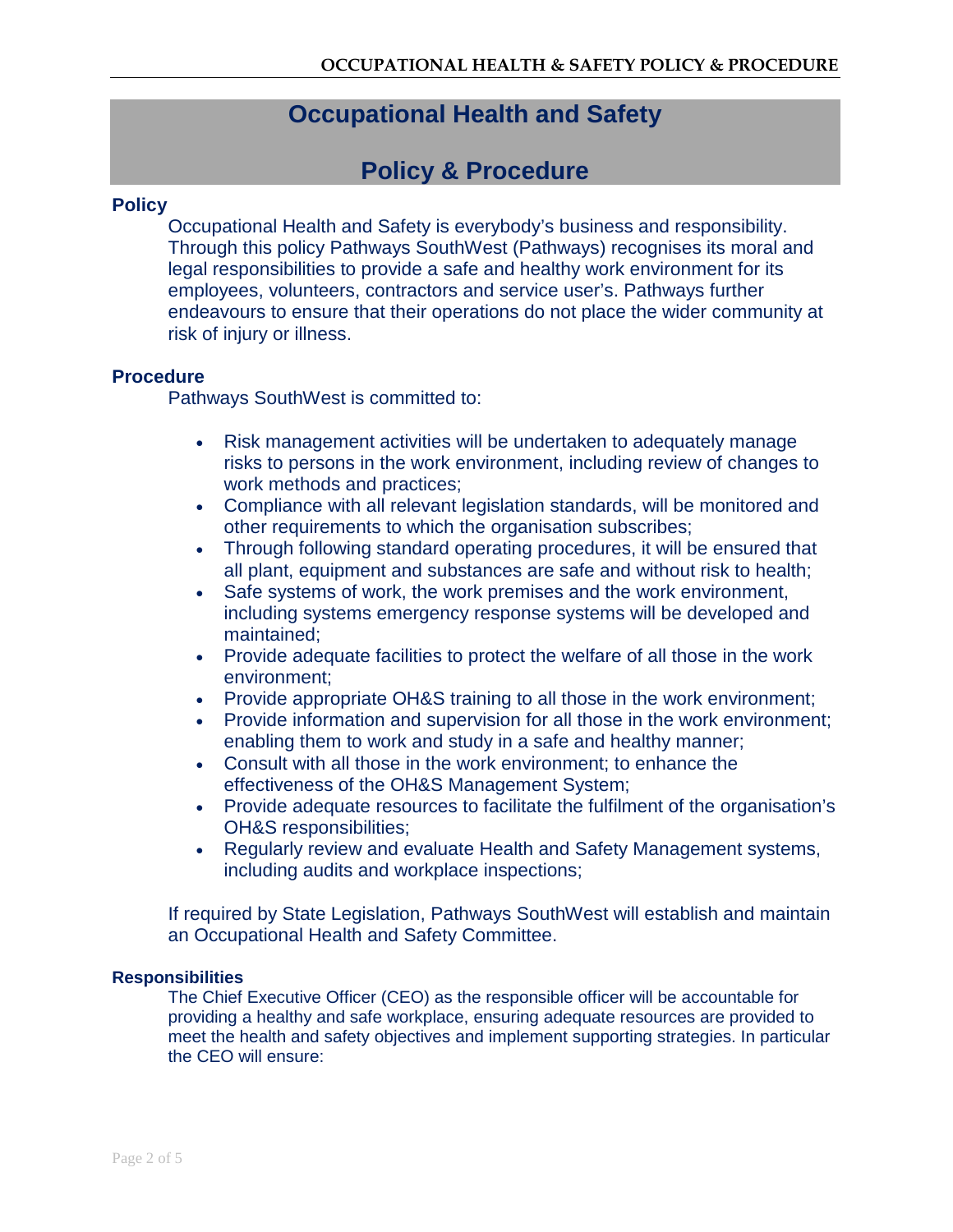- Relevant health and safety policies and procedures are developed and implemented to enable the effective management of health and safety and control of risk to health and safety;
- Mechanisms are provided which enable the identification, development, implementation and review of appropriate health, safety and welfare related policies and procedures;
- Mechanisms are provided to enable employees and their representatives to be consulted on any proposals for changes to the workplace, work practices, policies or procedures which may affect the occupational health, safety and welfare of employees;
- Occupational health and safety performance is an integral component of organisation's business and financial plans including effective of risk control measures which are regularly monitored and deviations from standards rectified;
- Managers and employees have adequate knowledge and skills to carry out their health and safety responsibilities;
- Employees are consulted on any proposals for or changes to the workplace, work practices, policies or procedures which may affect the health and safety of employees;
- All incidents are reported and investigated, and basic cause and control strategies are identified.

All those in the work environment; have a legal duty to take care to protect their own health and safety and to avoid adversely affecting the health and safety of any other person.

All those in the work environment; have a responsibility to:

- Comply with and carry out their roles and responsibilities as detailed in this health and safety policy and procedure;
- o Report any incident or hazards at work to the Chief Executive Officer or OH&S representative through the Accident/Incident Report form on the Pathways Intranet (See link below) [http://companyweb/General%20Documents/Forms/AllItems.aspx?RootFolder=%](http://companyweb/General%20Documents/Forms/AllItems.aspx?RootFolder=%2FGeneral%20Documents%2FStaff%20Forms&FolderCTID=0x012000C812601AD90FDE4BA2475B90A0A8F1AF&View=%7bAF407297-BFEE-4415-8555-2FE37254FD4A%7d) [2FGeneral%20Documents%2FStaff%20Forms&FolderCTID=0x012000C812601](http://companyweb/General%20Documents/Forms/AllItems.aspx?RootFolder=%2FGeneral%20Documents%2FStaff%20Forms&FolderCTID=0x012000C812601AD90FDE4BA2475B90A0A8F1AF&View=%7bAF407297-BFEE-4415-8555-2FE37254FD4A%7d) [AD90FDE4BA2475B90A0A8F1AF&View={AF407297-BFEE-4415-8555-](http://companyweb/General%20Documents/Forms/AllItems.aspx?RootFolder=%2FGeneral%20Documents%2FStaff%20Forms&FolderCTID=0x012000C812601AD90FDE4BA2475B90A0A8F1AF&View=%7bAF407297-BFEE-4415-8555-2FE37254FD4A%7d) [2FE37254FD4A}](http://companyweb/General%20Documents/Forms/AllItems.aspx?RootFolder=%2FGeneral%20Documents%2FStaff%20Forms&FolderCTID=0x012000C812601AD90FDE4BA2475B90A0A8F1AF&View=%7bAF407297-BFEE-4415-8555-2FE37254FD4A%7d)
- Obey any reasonable instruction aimed at protecting their health and safety while in the work environment;
- Use any equipment provided to protect their health and safety while at work;
- Assist in the identification of hazards, the assessment of risks and the implementation of risk control measures by completing the General Risk Assessment form on the Pathways Intranet (See link below) [http://companyweb/General%20Documents/Forms/AllItems.aspx?RootFolder=%](http://companyweb/General%20Documents/Forms/AllItems.aspx?RootFolder=%2FGeneral%20Documents%2FStaff%20Forms&FolderCTID=0x012000C812601AD90FDE4BA2475B90A0A8F1AF&View=%7bAF407297-BFEE-4415-8555-2FE37254FD4A%7d) [2FGeneral%20Documents%2FStaff%20Forms&FolderCTID=0x012000C812601](http://companyweb/General%20Documents/Forms/AllItems.aspx?RootFolder=%2FGeneral%20Documents%2FStaff%20Forms&FolderCTID=0x012000C812601AD90FDE4BA2475B90A0A8F1AF&View=%7bAF407297-BFEE-4415-8555-2FE37254FD4A%7d) [AD90FDE4BA2475B90A0A8F1AF&View={AF407297-BFEE-4415-8555-](http://companyweb/General%20Documents/Forms/AllItems.aspx?RootFolder=%2FGeneral%20Documents%2FStaff%20Forms&FolderCTID=0x012000C812601AD90FDE4BA2475B90A0A8F1AF&View=%7bAF407297-BFEE-4415-8555-2FE37254FD4A%7d) [2FE37254FD4A}](http://companyweb/General%20Documents/Forms/AllItems.aspx?RootFolder=%2FGeneral%20Documents%2FStaff%20Forms&FolderCTID=0x012000C812601AD90FDE4BA2475B90A0A8F1AF&View=%7bAF407297-BFEE-4415-8555-2FE37254FD4A%7d)
- Consider and provide feedback on any matters which may affect their health and safety;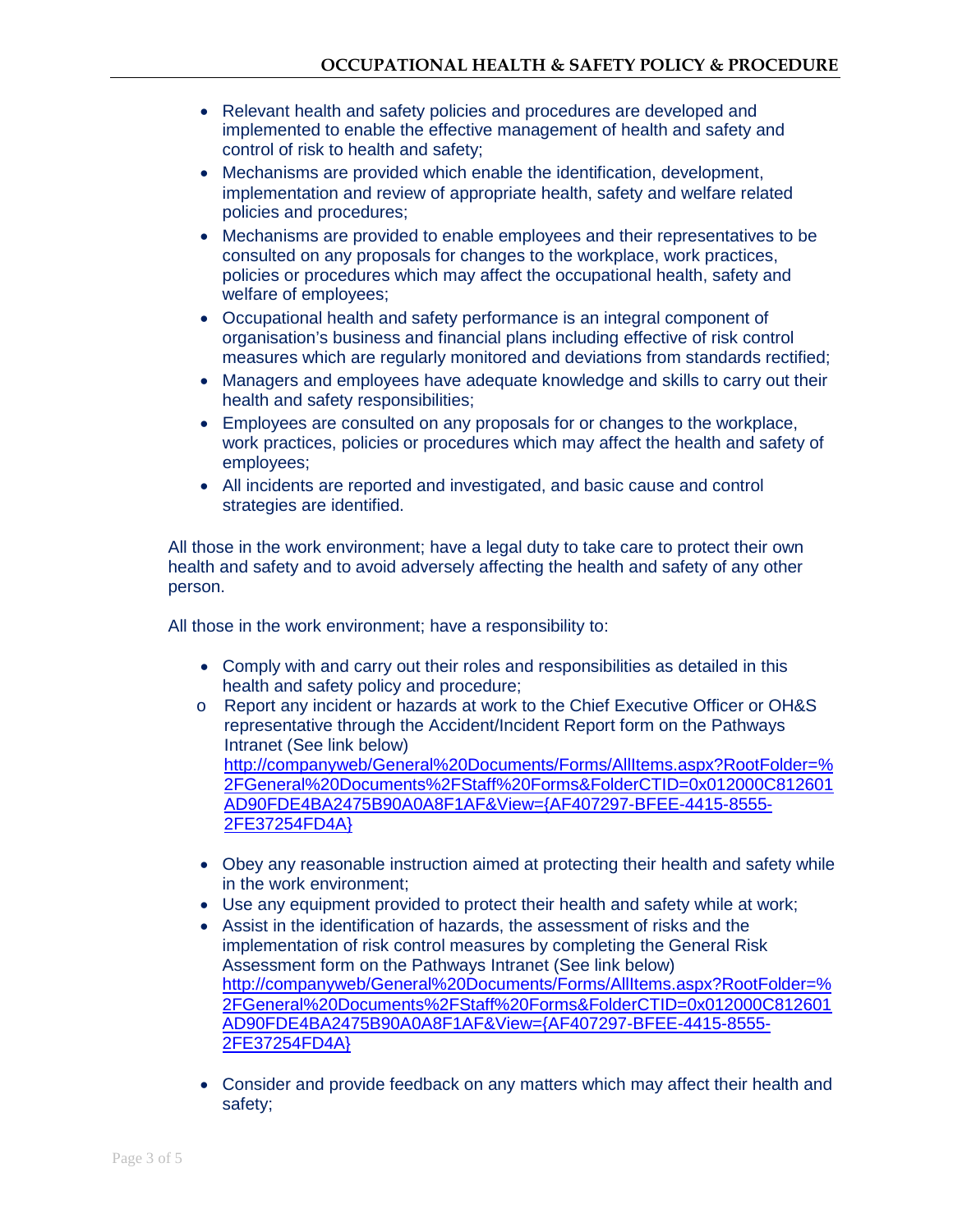• Ensure they are not affected by alcohol or another drug which may endanger their own or any other persons' health and safety.

### **Useful Information**

For further information regarding Occupational Health and Safety, please refer to:

### **Worksafe Website:**

| <b>STATE</b> | <b>LINK</b>                            |
|--------------|----------------------------------------|
| <b>WA</b>    | http://www.commerce.wa.gov.au/worksafe |

#### **Federal Legislation:**

| <b>STATE</b> | <b>LEGISLATION</b>                                | <b>WEBSITE LINK</b>       |
|--------------|---------------------------------------------------|---------------------------|
| Vic          | Occupational Health & Safety Act 1985             |                           |
| Qld          | <b>Workcover Health and Safety Act 1995</b>       |                           |
| Canberra     | Occupational Health & Safety Act 1989             |                           |
| <b>NSW</b>   | Occupational Health & Safety Act 2000             |                           |
| <b>NT</b>    | <b>Work Health Act</b>                            | http://www.austlii.edu.au |
| <b>Tas</b>   | Workplace Health & Safety Act 1995                |                           |
| <b>SA</b>    | Occupational Health, Safety & Welfare Act<br>1986 |                           |
| <b>WA</b>    | Occupational Health & Safety Act 1984             |                           |

#### **Related Documents**

Accident/Incident Report Form

General Risk Assessment form

OH & S Acknowledgement form (Appendix A)